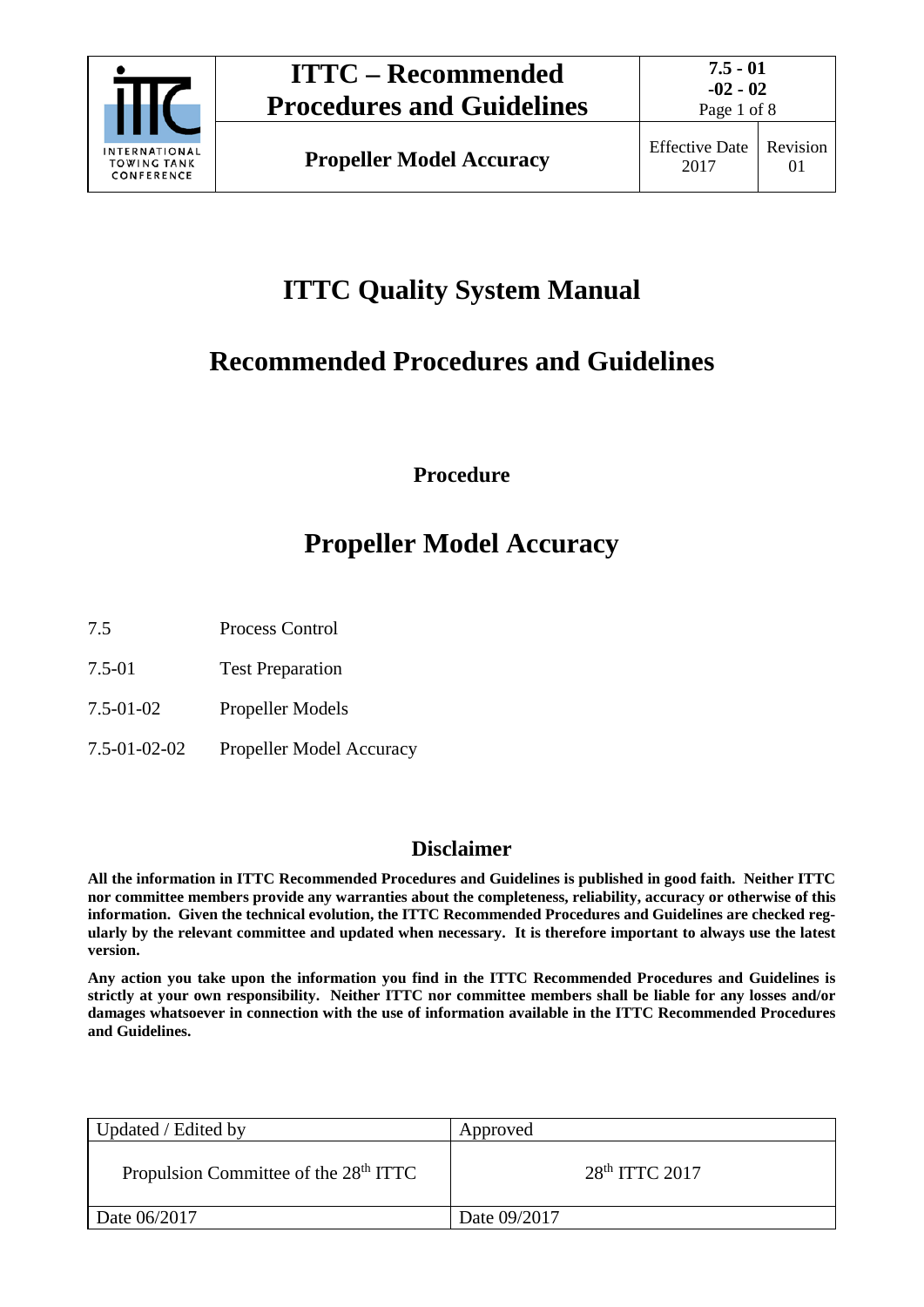

**Propeller Model Accuracy** Effective Date

### **Table of Contents**

|  | 1. PURPOSE OF PROCEDURE3                |
|--|-----------------------------------------|
|  | 2. FIELD OF APPLICATION 3               |
|  | 3. TERMINOLOGY AND                      |
|  | NOMENCLATURE 3                          |
|  |                                         |
|  |                                         |
|  |                                         |
|  | 4.3 Chord length of the blade sections7 |
|  |                                         |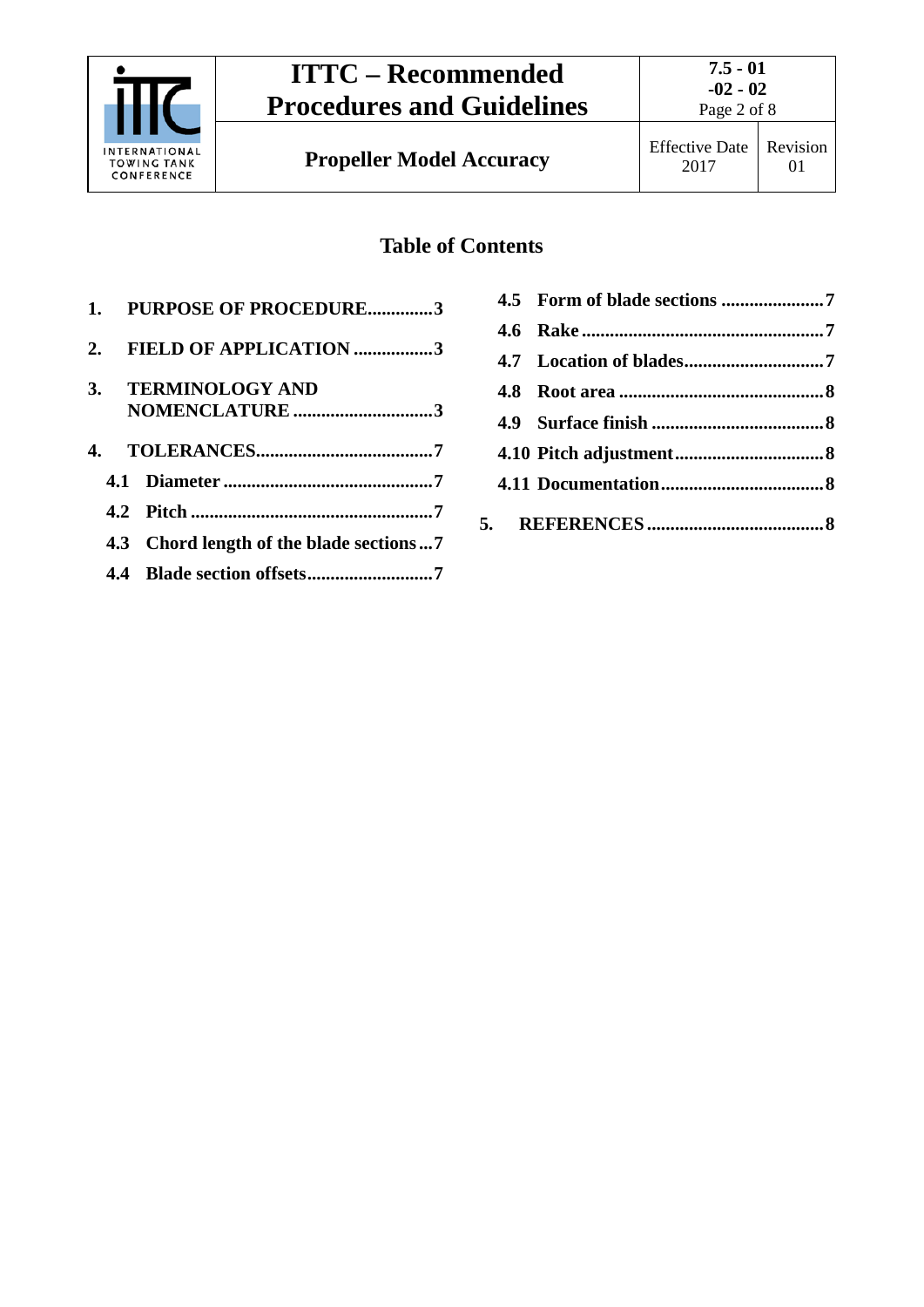

**Propeller Model Accuracy** Effective Date

2017 Revision 01

### **Propeller Model Accuracy**

#### <span id="page-2-0"></span>**1. PURPOSE OF PROCEDURE**

The purpose of the procedure is to recommend manufacturing tolerances for model propellers used for cavitation tests. Recommended tolerances for propellers used for propulsion and open water tests are given in ITTC recommended procedure 7.5-01-01-01 "Model Manufacture Ship Models".

#### <span id="page-2-1"></span>**2. FIELD OF APPLICATION**

This procedure applies to fixed pitch and controllable pitch propellers, manufactured for cavitation tests. The typical propeller diameter used for cavitation and pressure fluctuation tests is in the range between 180 to 300 mm. The maximum propeller diameter, used in some large test facilities, is in the range up to 600 mm.

#### <span id="page-2-2"></span>**3. TERMINOLOGY AND NOMENCLA-TURE**

• Blade section

The shape of a propeller blade at any radius, when cut by a circular cylinder of which the axis coincides with the shaft axis.

• Camber

The maximum distance between the mean line and the chord line, measured normal to the chord line.

• Chord line

The straight line connecting the extremities of the mean line. The length of this line is called the chord length or simply the chord.

• Fillet

The transition region (fairing) between the hub and the blades at the blade root.

Generator line

The line formed by the intersection of the pitch helices and the plane containing the shaft axis and the propeller reference line see Figure 1.

• Mean line

The mean line is the locus of the midpoints between the upper and lower surface of the blade section.

$$
y_m(x) = \frac{1}{2} (y_{SS}(x) + y_{PS}(x))
$$

For definitions of *yss* and *yps*, see Figure 4.

• Pitch

A helix is generated by a point moving at a uniform velocity V along an axis while at the same time rotating about that axis at a uniform angular velocity  $\omega$  at a distance, r, from the axis. The distance travelled along the axis in one revolution is called the pitch, P, of the helix. The angle between the path and a plane normal to the axis is called the pitch angle,*φ*.

• Pitch, mean

Weighted value of geometric pitch.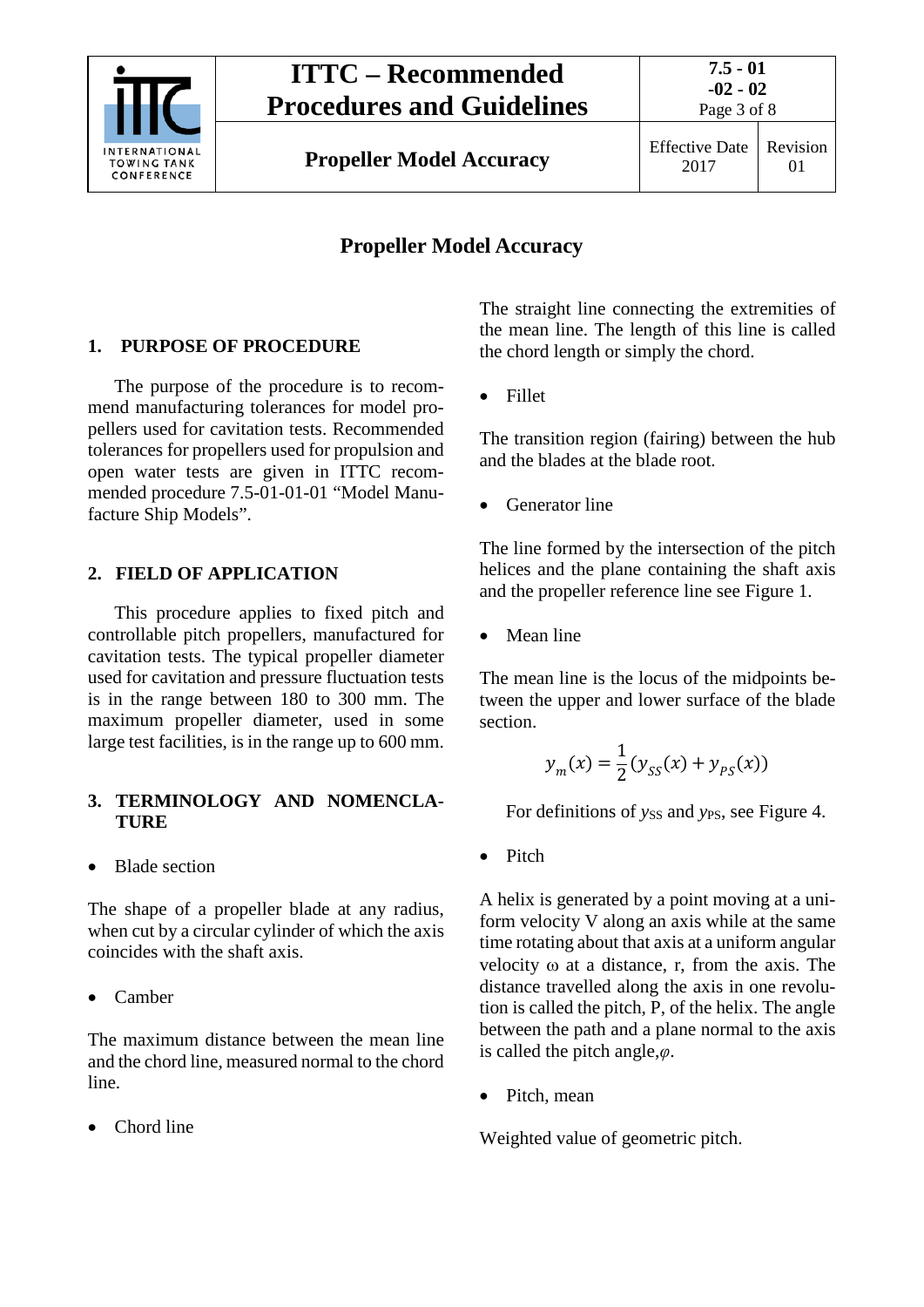

# **ITTC – Recommended Procedures and Guidelines**

$$
P_{\rm m} = \frac{\int P(r) \times c(r) \times r dr}{\int c(r) \times r dr}
$$

• Propeller plane

The plane perpendicular to the shaft axis and passing through the intersection of the generator line and the propeller hub (see Figures 1 and 2).

• Root

The part of the propeller blade adjacent to the propeller hub.

• Thickness

The thickness of the blade section, generally measured normal to the mean line.

$$
t(x) = y_{SS}(x) - y_{PS}(x)
$$

• Rake

The distance between the propeller plane and the generator line in the direction of the shaft axis.



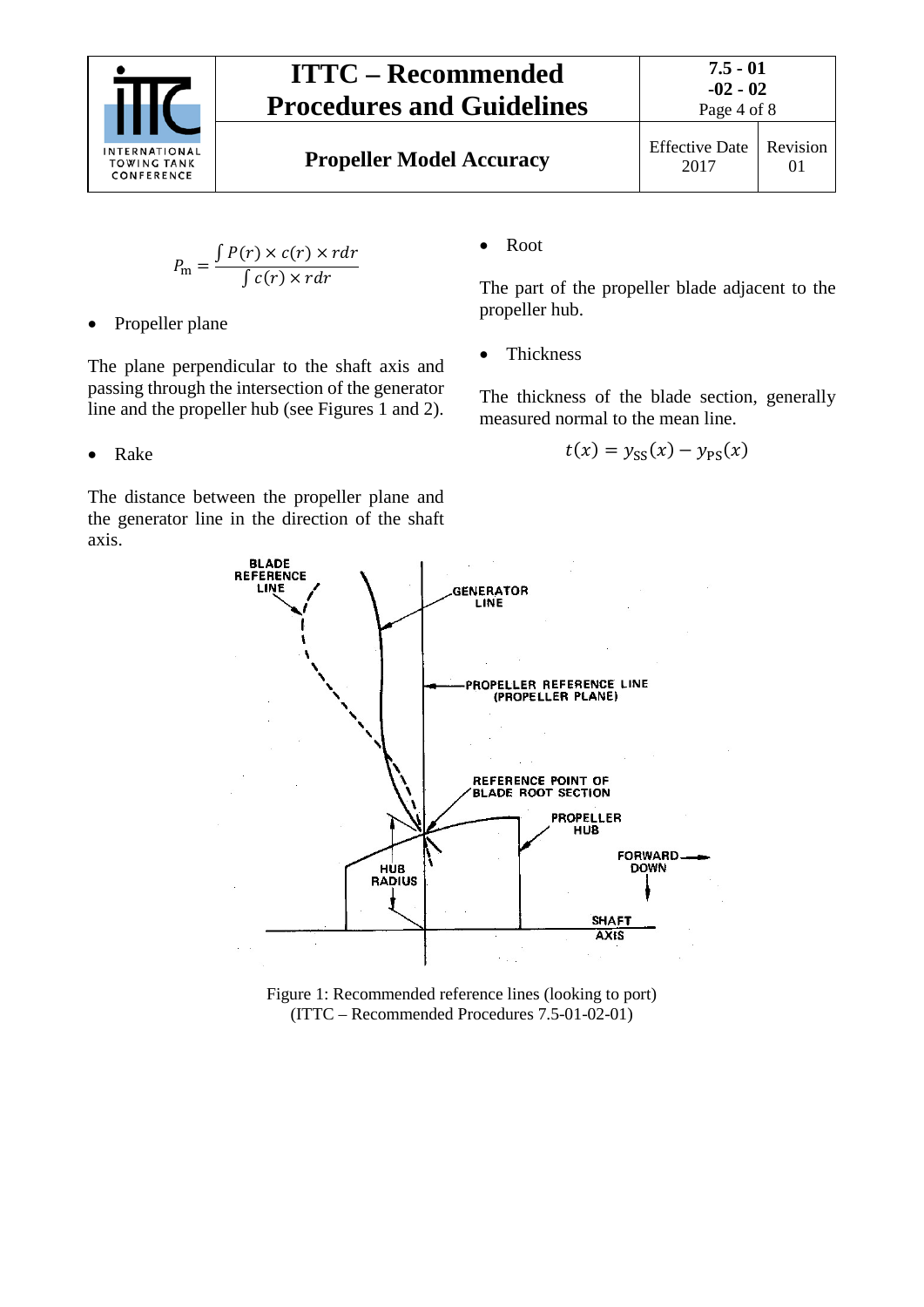



Figure 2: View of unrolled cylindrical sections at blade root and at any radius r of a right-handed propeller (looking down) showing recommended location of propeller plane (ITTC – Recommended Procedures 7.5-01-02-01)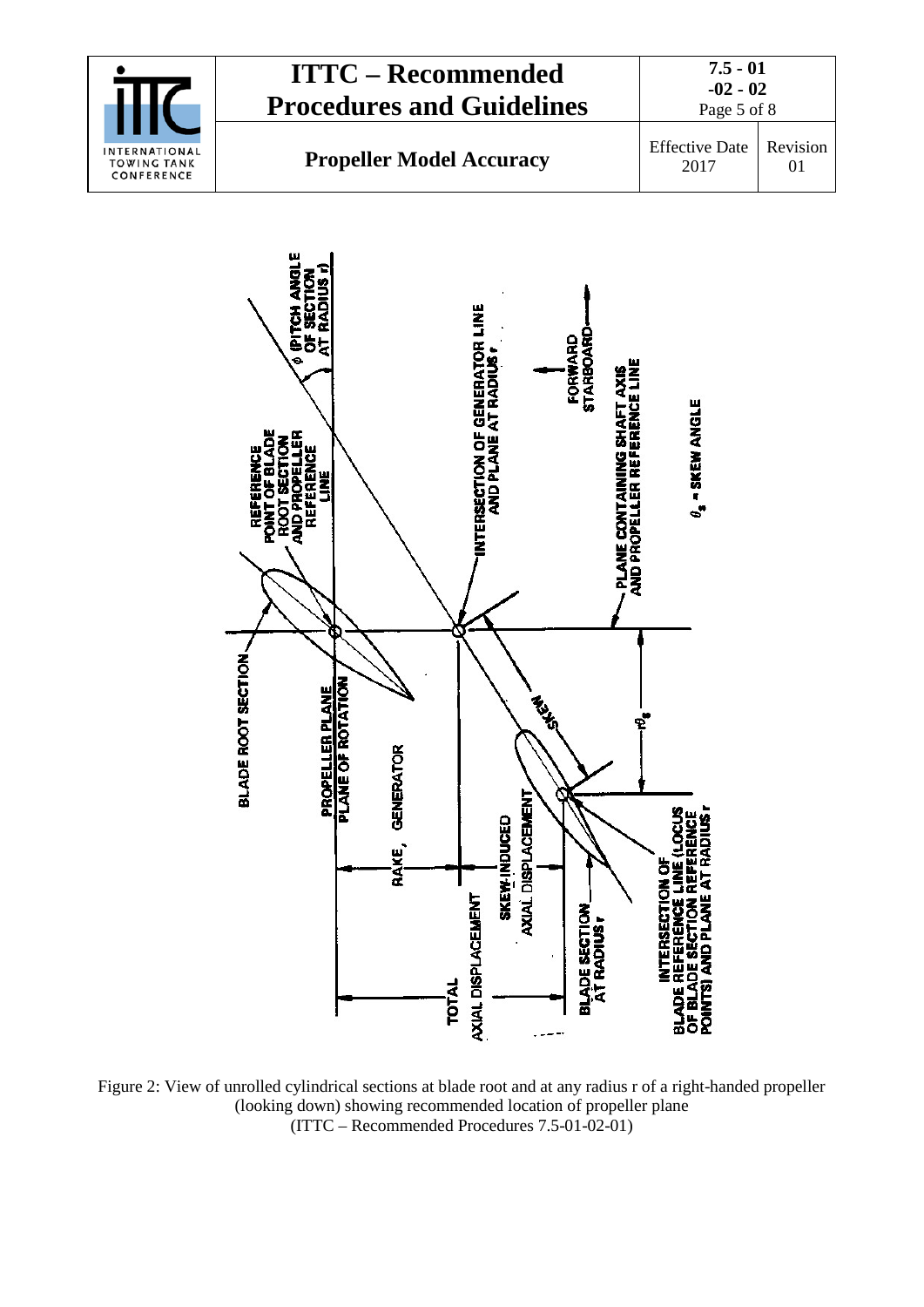









Figure 4: Blade section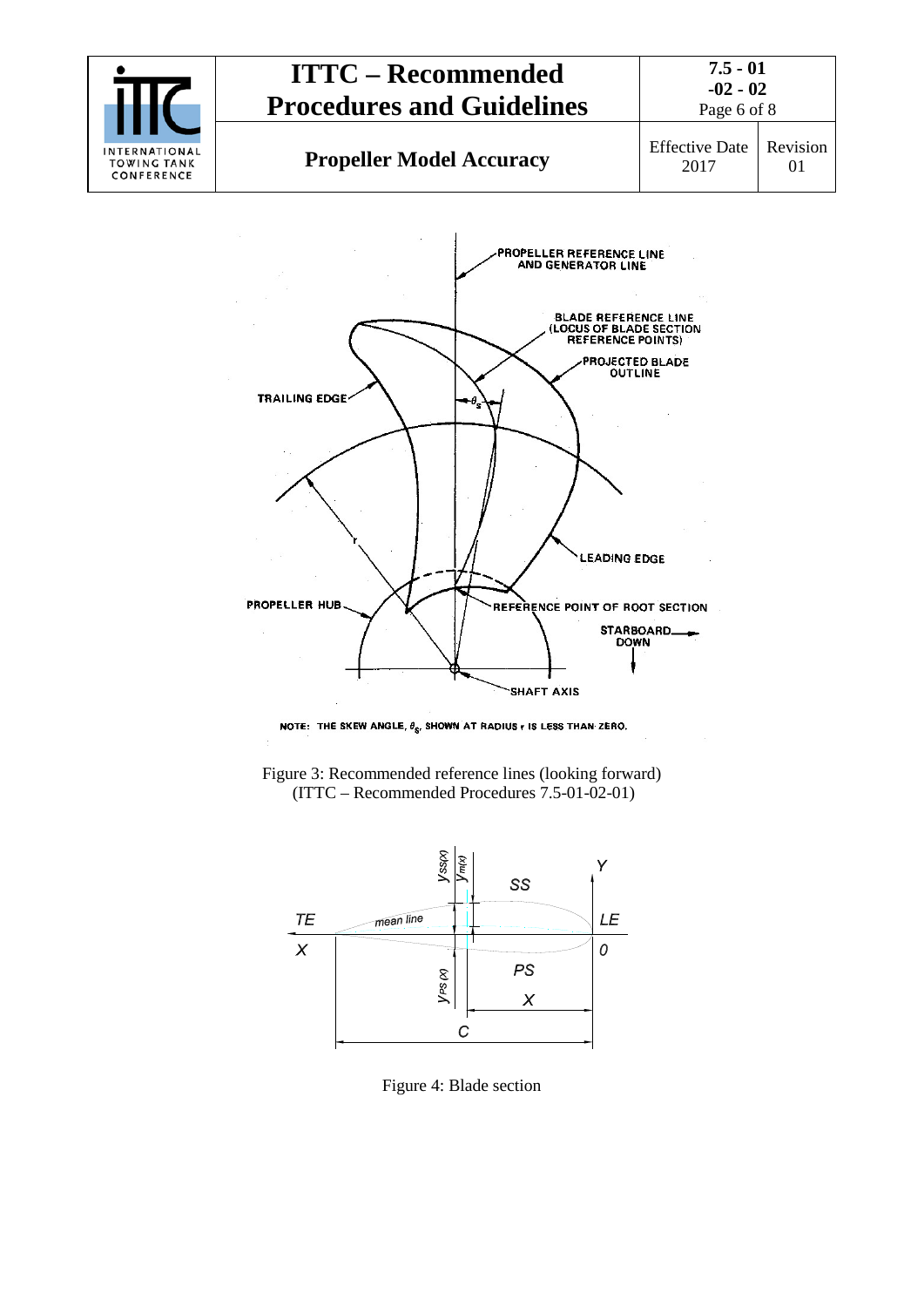

# **ITTC – Recommended Procedures and Guidelines**

### <span id="page-6-1"></span><span id="page-6-0"></span>**4. TOLERANCES**

#### **4.1 Diameter**

Tolerance for the diameter *D* [mm]:

The diameter should be within ±0.05% of the design diameter with a maximum tolerance of  $\pm 0.1$  mm.

### <span id="page-6-2"></span>**4.2 Pitch**

Tolerance for the pitch *P* [mm]:

- pitch per blade at each section: ±0.5 % of the design pitch corresponding to the radius at the section
- mean pitch per blade:  $\pm 0.5$  % of the mean design pitch

The pitch should be measured at least at 8 blade sections for each blade.

<span id="page-6-3"></span>Section: near the hub –  $0.4 R - 0.5 R - 0.6 R$ – 0.7 *R* – 0.8 *R* – 0.9 *R* - 0.95 *R* – 0.975 *R*

### **4.3 Chord length of the blade sections**

Tolerance for the chord length *c* [mm]:

The chord length should be within  $\pm 0.5$  % of design length with a maximum tolerance of  $\pm 0.2$ mm

The lengths of the sections should be measured at the same radii at which the local pitch and blade section offsets are measured.

### <span id="page-6-4"></span>**4.4 Blade section offsets**

Tolerance for the blade section offsets *yss, yps* [mm]:

The tolerances of the offsets on the suction side and the pressure side should be in the range of ±0.05 mm.

The blade section offsets should be measured at the same radii at which the pitch is measured. The measurement resolution should be fine enough to define the leading, trailing, and overall section contours.

#### <span id="page-6-5"></span>**4.5 Form of blade sections**

The leading edges and tip edges require a higher level of accuracy, especially when monitoring cavitation inception. The higher accuracy can be very difficult to manufacture and inspect.

A tolerance within 0.05 mm is recommended for the edge sectional shape (leading, trailing, and tip edge geometry).

The definition of the geometry in the leading edge and tip regions is very important. A greater density of measuring points is required at the leading edge and along the chord and the span in the tip region. Edge gauges or laser sheet equipment should be used where possible, to check the leading edge region.

#### <span id="page-6-6"></span>**4.6 Rake**

The measuring points for the blade section offsets should be used to check the rake of the blades.

The deviation of the measured rake from the design rake should not be greater than  $\pm 0.5\%$  of the propeller diameter.

### <span id="page-6-7"></span>**4.7 Location of blades**

Angle between two consecutive blades: The tolerance for the angle between two consecutive blades should be within  $+1^\circ$ .